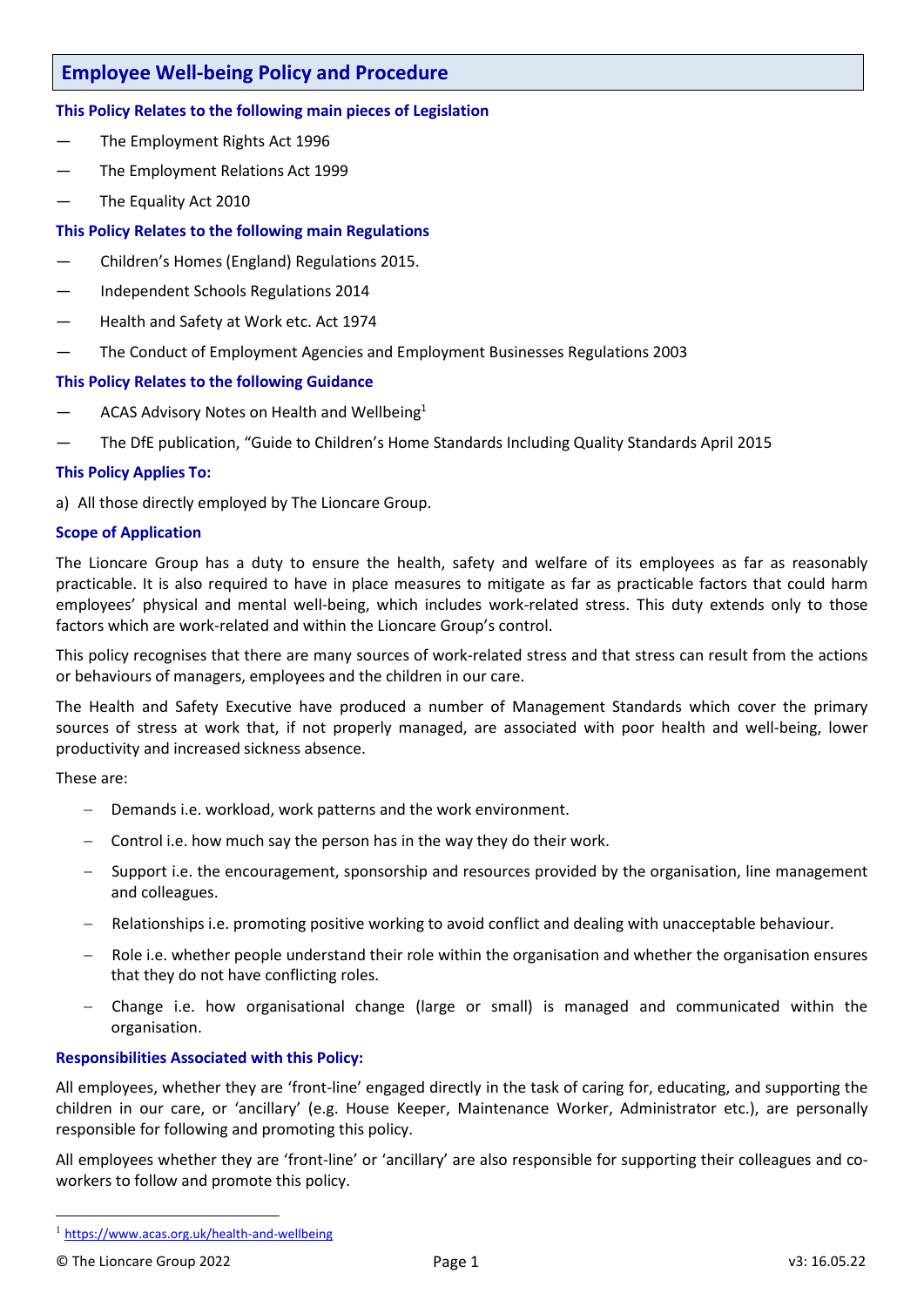Members of the Management Team (Senior Therapeutic Carers, Senior Teacher, Senior Pastoral Lead, Senior Learning Support Assistant, Deputy Managers, Head Teacher and Registered Managers) are responsible for ensuring all those employed directly or indirectly or on a voluntary basis or as a student placement are made aware of this policy and guidance, and for monitoring their adherence to this policy and their personal and professional learning and development through benefiting from this policy and guidance.

The Executive Team (Assistant Directors and Chief Executive Officer / Responsible Individual) are responsible for reviewing this policy annually and more frequently if and when it is considered necessary to do so, and for ensuring this policy remains fit-for-purpose.

### **Monitoring and Review of this Policy:**

The implementation of this policy and its corresponding guidance will be monitored continuously, and the policy itself will be reviewed at least annually in August of each year by the Executive Team and in consultation with relevant others including where possible and feasible those involved in caring for, educating, and supporting the children in our care, and where feasible and appropriate through seeking views and opinions and feedback from the children themselves.

# **Definitions:**

The term Employee Wellbeing has been defined as "That part of an employee's overall well-being that they perceive to be determined primarily by work and can be influenced by workplace interventions. Employee well-being includes advancement, managerial and physical workplace considerations, as well as people's physical and psychological health."<sup>2</sup>

ACAS has offered the following definition:

"The term 'wellbeing' covers several aspects of the way people feel about their lives, including their jobs, and their relationships with the people around them. Of course, a person's wellbeing is to do with their own character and home or social life along with the workplace, but research shows that employers can have an influence on an individual's sense of wellbeing in the way they run a workplace".<sup>3</sup>

# **Policy Statement**

The Chief Executive Officer / Responsible Individual and Executive Team of The Lioncare Group acknowledge the potential impact that work has on an individual's physical and mental health. There is a persuasive business case as well as a moral and legal duty for taking steps to promote employee well-being as far as reasonably practicable.

The Lioncare Group acknowledges and appreciates the difficult nature of the task it is charged to undertake, in caring for children who can present with challenging behaviours, the risk of violence, and the impact this task can have on its workforce. With this in mind, the Organisation encourages its employees to utilise the extensive range of support systems and structures offered to them by the organisation.

The Lioncare Group recognises that work-related stress has a negative impact on employees' well-being. Workrelated stress can take many forms, and so needs to be carefully analysed and addressed at an organisational level.

### **Organisational Commitment:**

As part of its commitment to taking steps to promote employee well-being as far as reasonably practicable, the Organisation endeavours to undertake the following:

- Take steps to eliminate or to reduce work-related stress to as low a level as reasonably practicable (for example, by changing working practices and procedures or workplace conditions, providing information and training and improving communication in the workplace).
- Increasing managers' and employees' awareness of the causes and effects of stress.
- Developing a culture that is open and supportive of people experiencing stress or other forms of mental illhealth.
- Developing the competence of managers through the Knowledge and Skills, so that they manage employees effectively and fairly.

<sup>2</sup> <http://www.workandwellbeing.com/what-is-well-being/>

<sup>3</sup> <http://www.acas.org.uk/index.aspx?articleid=5031>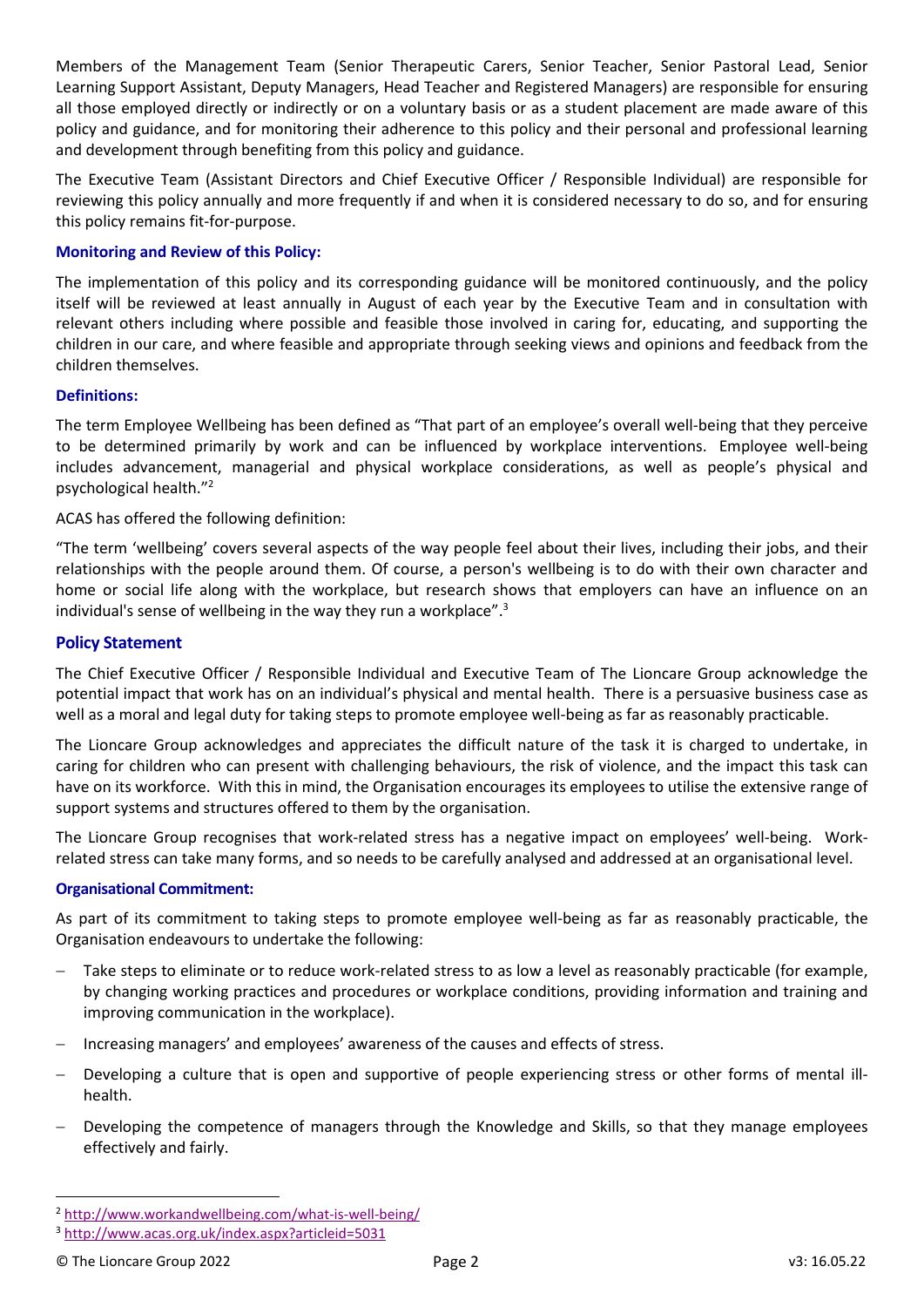- Engaging with employees to create constructive and effective working partnerships both within teams and across the organisation.
- Establishing working arrangements whereby employees feel they are able to maintain an appropriate work life balance.
- Encouraging employees to take responsibility for their own health and well-being through effective health promotion programmes and initiatives.
- Encouraging employees to take responsibility for their own work and effectiveness as a means of reducing their own stress and that of their colleagues.

The Lioncare Group is committed to providing a support system to help minimise and alleviate stress in the workplace. It is the Organisation's intention to deal constructively and sympathetically with Stress or other forms of Mental Ill-Health.

Stress will not be treated as a sign of weakness. If an employee feels that their work performance or health is suffering because of excessive pressure or stress-related matters, whether those matters are occurring outside the workplace or within the work environment, they should first raise this with their line manager.

### **Managers' Commitment:**

As part of their responsibility for taking steps to promote employee well-being as far as reasonably practicable, Managers and Line Managers endeavour to undertake the following:

- Ensue support systems already in place (e.g. debriefs, Supervisions, and Performance Reviews) are used effectively by all employees, before deciding on what further steps are necessary.
- Arrange a meeting with the employee to discuss the matter, with a view to taking the appropriate steps to remove the cause of the stress or to assist the employee in dealing with the cause of the stress. This may include carrying out a Stress and Mental Well-Being Risk Assessment, to provide guidance and to take the appropriate steps.
- Promote and evaluate Well-Being Questionnaires amongst all employees, or those who have expressed a concern, in order to make an initial assessment of and evaluate their fitness to perform their duties in such a way as to safeguard the children and protect them from harm.
- Treat individuals with consideration and dignity, and promote a culture of mutual respect in the teams they manage. They will not permit unacceptable behaviour and will take decisive action when issues are brought to their attention.
- Ensure there is good communication within their team, and opportunities for individuals to raise concerns about their work.
- Seek advice from HR Administrator (Employment Relations) at an early stage where concerns are raised.
- Attend Mental Health Awareness Training delivered through ACAS.
- Take action where performance by employees may cause stress to and/or affect the mental Well-Being of a colleague(s).

### **Employees' Commitment:**

As part of their responsibility for taking steps to promote employee well-being as far as reasonably practicable, employees endeavour to undertake the following:

- Take responsibility for the use of exiting support systems already in place (such as Debriefs, Supervisions, and Performance Reviews) in order to assist them in maintaining and managing their own Work-Related Well-Being.
- Treat colleagues and all other persons with whom they interact with during the course of their work, with consideration and respect and dignity.
- Co-operate with The Lioncare Group's efforts to implement the Well-Being policy, attending briefings and develop their own awareness of the causes of stress and effects on health and Well-Being.
- Raise concerns with their Line Manager if they feel there are work issues that are causing them stress and having a negative impact on their Well-Being.